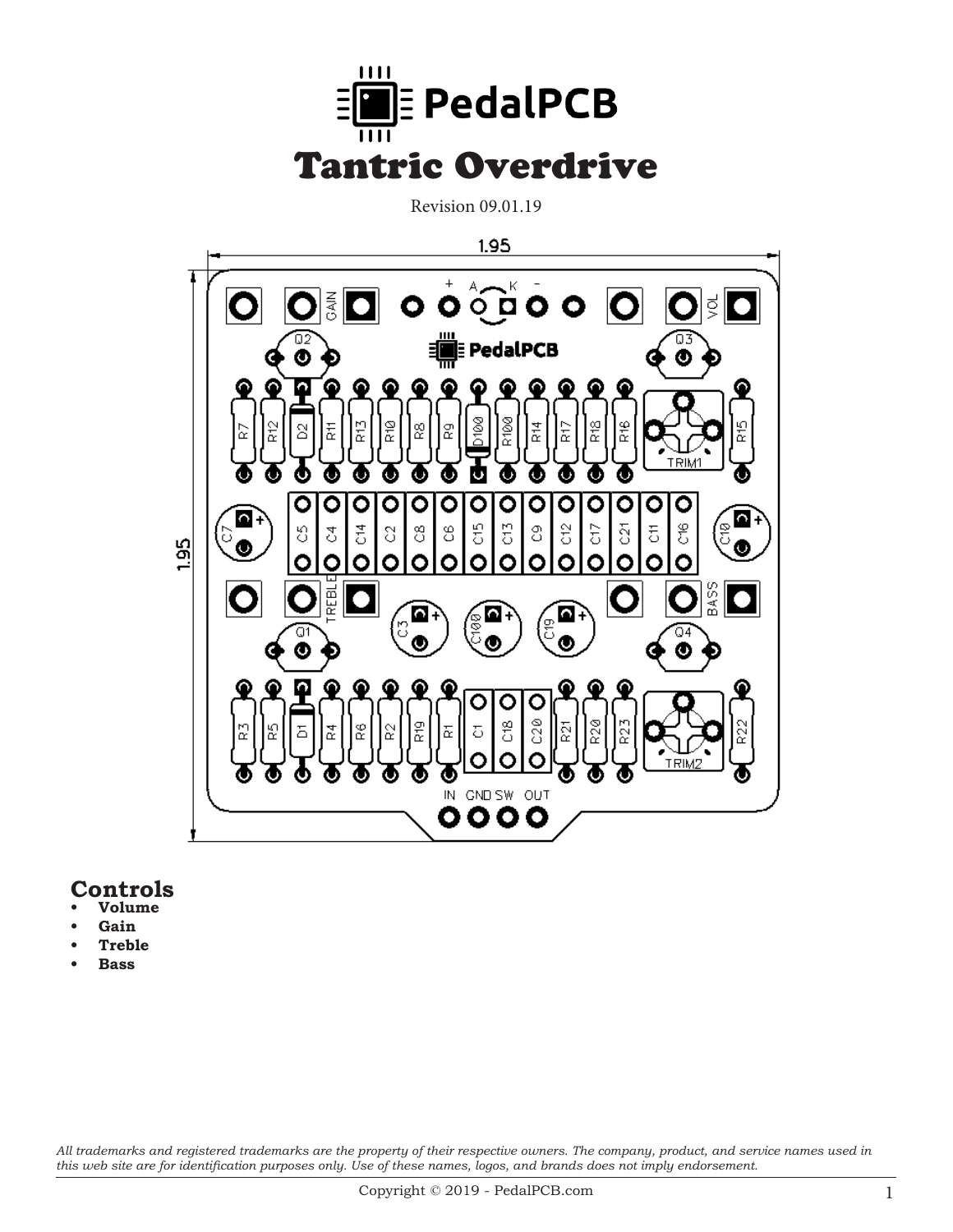

## Tantric Overdrive

|      | <b>RESISTORS (1/4W)</b> |                  | <b>CAPACITORS</b> |  |  |
|------|-------------------------|------------------|-------------------|--|--|
| R1   | 1M                      | C1               | 10n               |  |  |
| R2   | 10K                     | C2               | 47p               |  |  |
| R3   | 2M <sub>2</sub>         | C <sub>3</sub>   | 10u               |  |  |
| R4   | 2M2                     | C4               | 100n              |  |  |
| R5   | 10K                     | C <sub>5</sub>   | 470p              |  |  |
| R6   | 10K                     | C <sub>6</sub>   | 10n               |  |  |
| R7   | 100K                    | C7               | 10u               |  |  |
| R8   | 10K                     | C8               | 100n              |  |  |
| R9   | 390K                    | C <sub>9</sub>   | 10n               |  |  |
| R10  | 2M2                     | C10              | 10u               |  |  |
| R11  | 2M <sub>2</sub>         | C11              | 47p               |  |  |
| R12  | 10K                     | C12              | 100n              |  |  |
| R13  | 10K                     | C <sub>13</sub>  | 47p               |  |  |
| R14  | 470K                    | C <sub>14</sub>  | 3n3               |  |  |
| R15  | 2M2                     | C15              | 680p              |  |  |
| R16  | 10K                     | C16              | 3n3               |  |  |
| R17  | 470K                    | C17              | 1n                |  |  |
| R18  | 100K                    | C18              | 10n               |  |  |
| R19  | 100K                    | C19              | 22u               |  |  |
| R20  | 10K                     | C <sub>20</sub>  | 47 <sub>p</sub>   |  |  |
| R21  | 470K                    | C <sub>21</sub>  | 100n              |  |  |
| R22  | 2M2                     | C <sub>100</sub> | 100u              |  |  |
| R23  | 10K                     |                  |                   |  |  |
| R100 | 4K7                     |                  |                   |  |  |

## Parts List

| <b>TRANSISTORS</b>    |        |  |  |  |  |  |
|-----------------------|--------|--|--|--|--|--|
| Q1                    | 2N7000 |  |  |  |  |  |
| Q2                    | 2N7000 |  |  |  |  |  |
| Q <sub>3</sub>        | J201   |  |  |  |  |  |
| O4                    | J201   |  |  |  |  |  |
| <b>DIODES</b>         |        |  |  |  |  |  |
| D1                    | 9V1    |  |  |  |  |  |
| D2                    | 9V1    |  |  |  |  |  |
| D <sub>100</sub>      | 1N5817 |  |  |  |  |  |
| <b>POTENTIOMETERS</b> |        |  |  |  |  |  |
| <b>VOL</b>            | A100K  |  |  |  |  |  |
| GAIN                  | A100K  |  |  |  |  |  |
| <b>TREBLE</b>         | A100K  |  |  |  |  |  |
| <b>BASS</b>           | A100K  |  |  |  |  |  |
| <b>TRIM POTS</b>      |        |  |  |  |  |  |
| TRIM <sub>1</sub>     | 150K   |  |  |  |  |  |
| TRIM2                 | 150K   |  |  |  |  |  |

| Common offboard components (enclosure, footswitch, jacks, etc) are not listed |  |  |  |
|-------------------------------------------------------------------------------|--|--|--|
|                                                                               |  |  |  |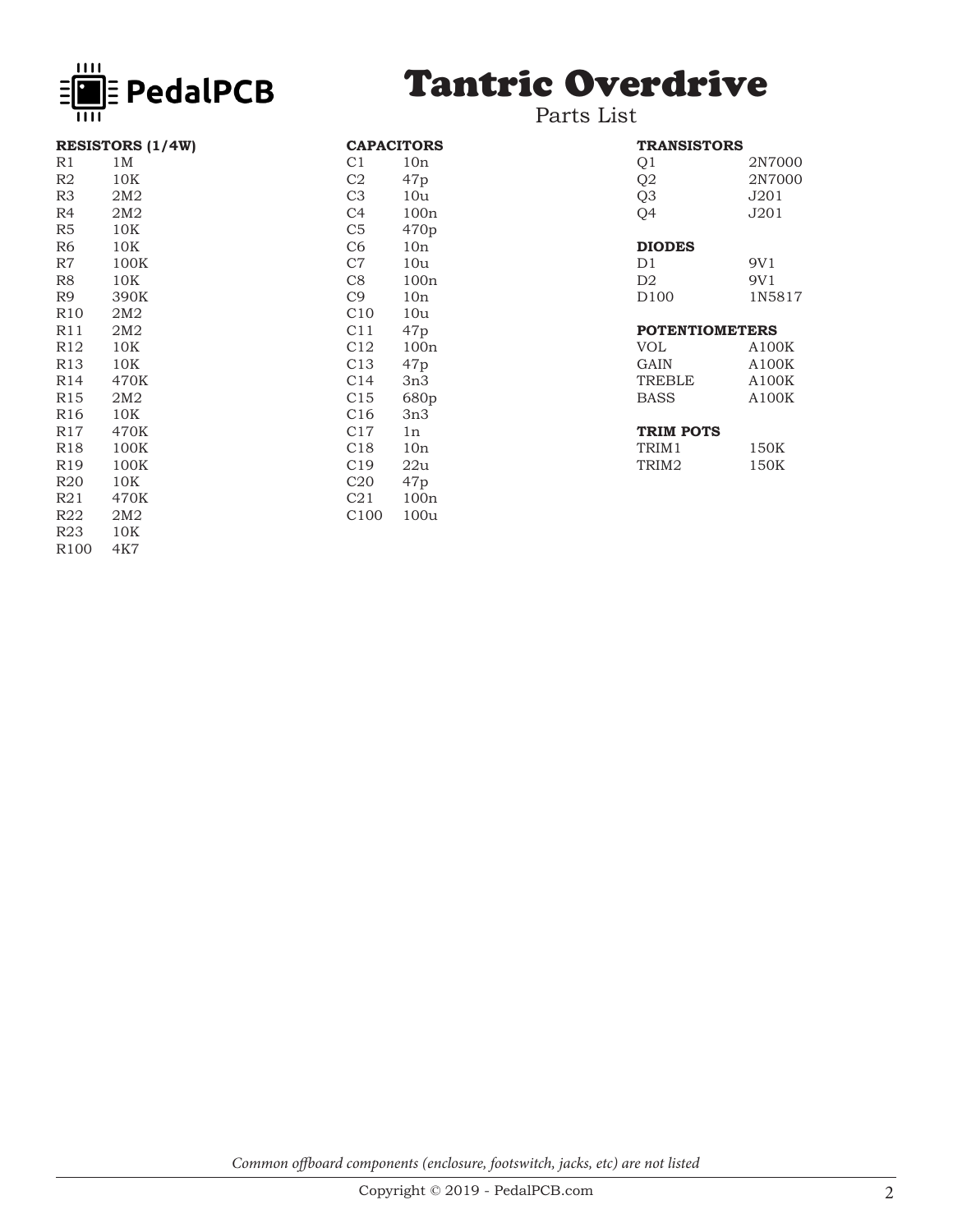

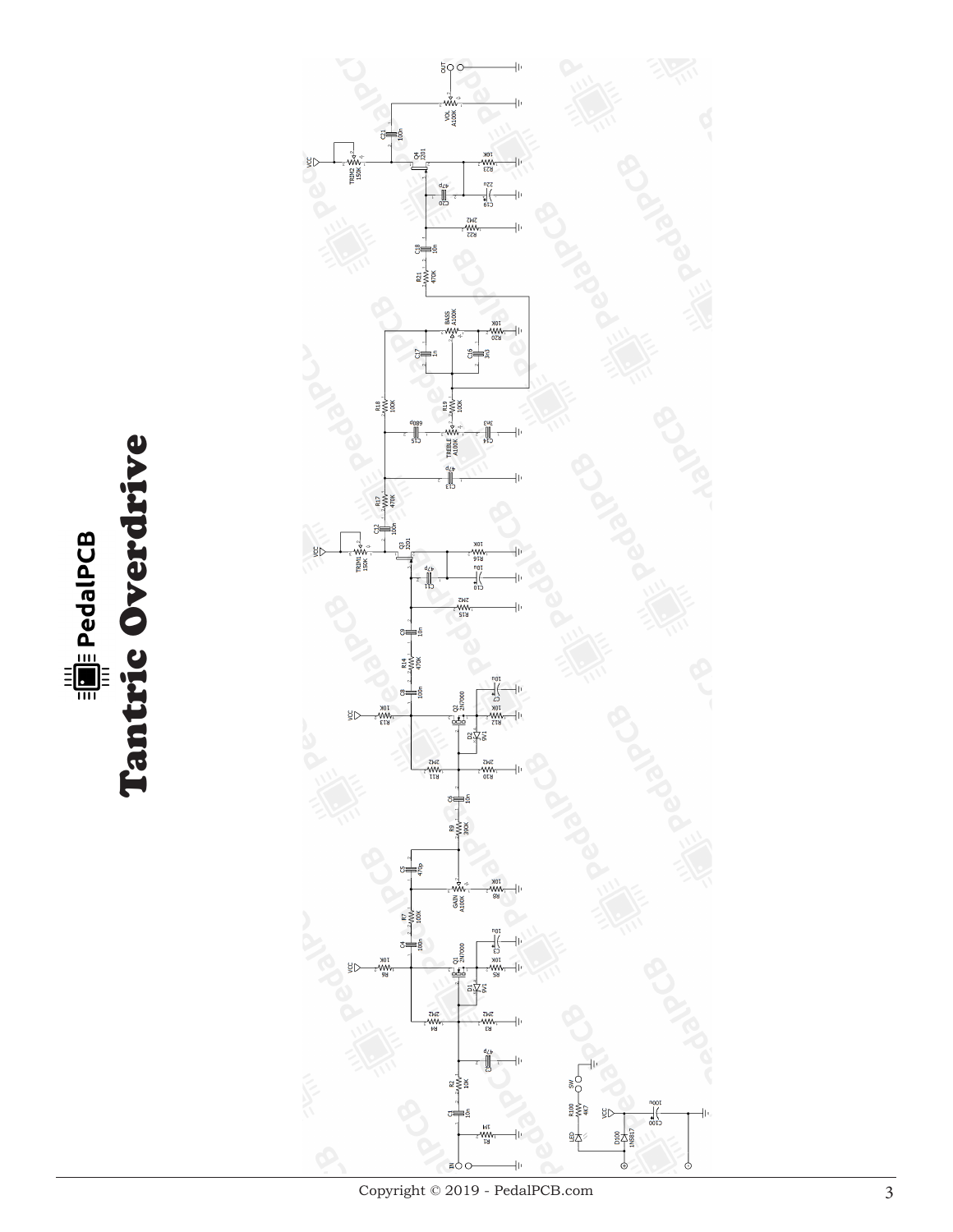

Tantric Overdrive

Wiring Diagram